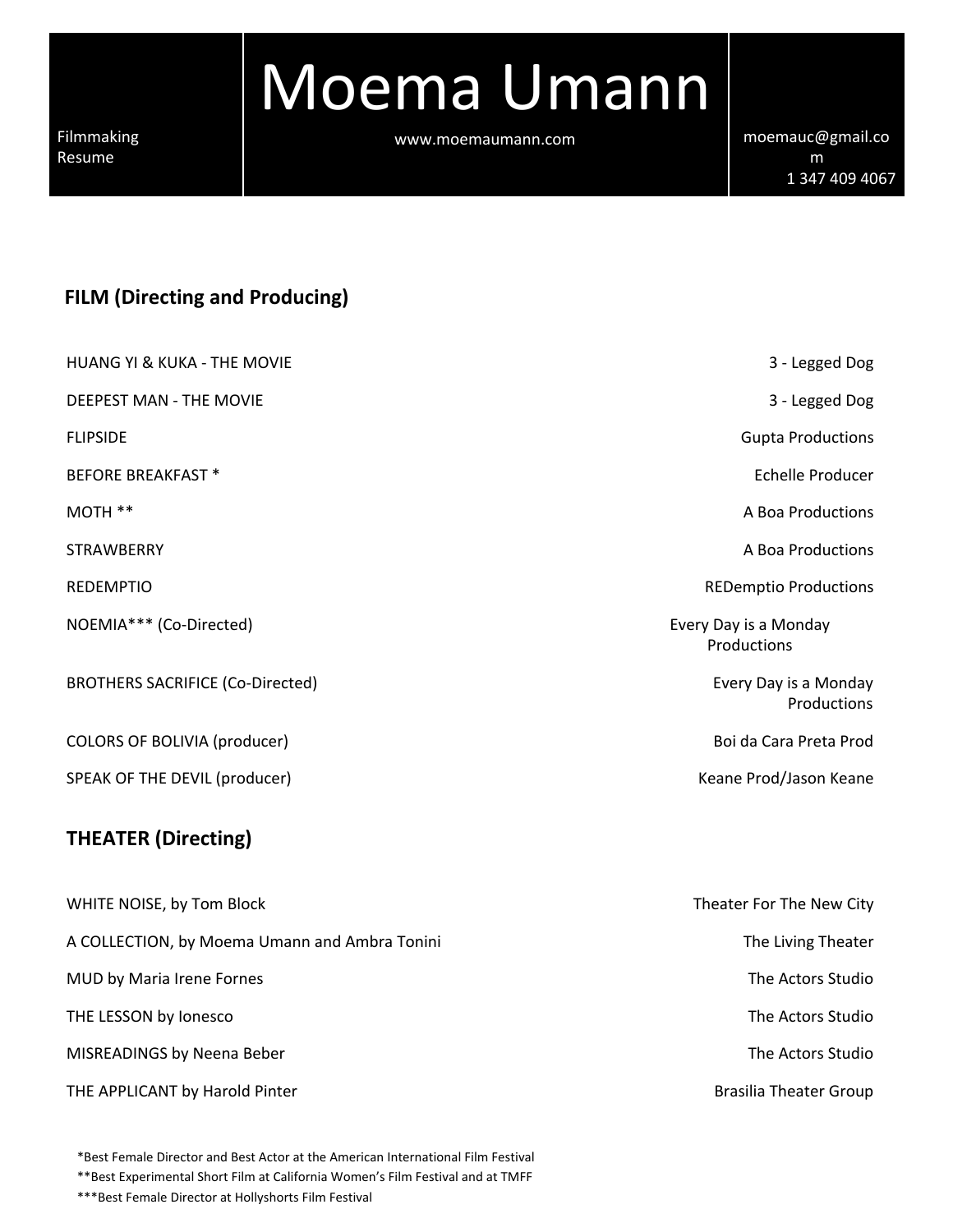MEC STUDENT PROGRAM by Jesus Vivas Guerrilha Group Current and American Current Assembly Guerrilha Group

### **ASSISTANT DIRECTOR/STAGE MANAGER**

MICHAEL KORS FASHION VIDEO 3Legged Dog/Michal Counts TYSON VS ALI by Frank Boudreaux THE DOWNTOWN LOOP by Ben Gassman FIRE ISLAND by Charles Mee MISANTHROFREAK by Rodrigo Fisher SECOND LOVE by Mark Jacobs A WEEK AT THE NJ SHORE by Valerie Work THE FAKE HISTORY OF GEORGE THE LAST by Misha Shulman IVANOV by Anton Chekhov

## **RELATED EXPERIENCE**

Producer of the Play Carino Malo by Ines Margarita Stranger Producer at Mix Production in Brazil Directing and Acting substitute teacher at Baruch University Theater Teacher in a Tribe in Amazon Improvisational Theater Teacher at the Nova Xavantina Cultural Festival

## **EDUCATIONAL/TRAINING**

MFA - Directing - The Actors Studio Drama School/Pace University; NYC Directing: Andreas Manolikakis, Brian Rhinehart

Directors Lab 2010 at Lincoln Center

|      | 3-Legged Dog/Reid Farrington   |
|------|--------------------------------|
|      | 3-Legged Dog/Meghan Finn       |
|      | 3-Legged Dog/Kevin Cunningham  |
|      | 3-Legged Dog/Rodrigo Fisher    |
|      | Danielle Quisenberry           |
|      | The Longest Lunch/Meghan Finn  |
|      | The Longest Lunch/Meghan Finn  |
| Finn | Lee Strasberg Institute/Meghan |